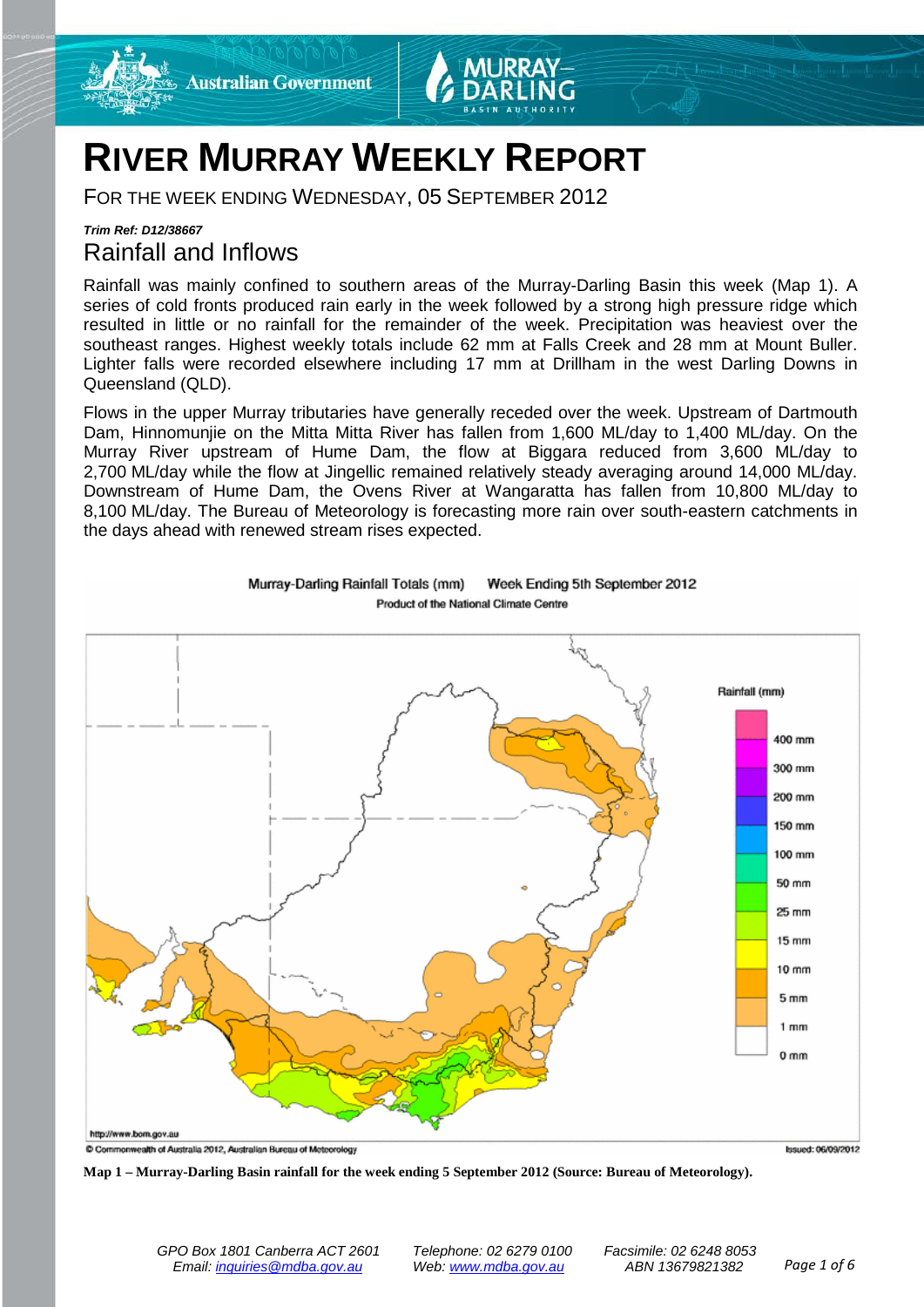

## August Summary

August was generally a dry month across much of the Murray-Darling Basin, with rainfall mostly below average (Map 2). According to the Bureau of Meteorology, August rainfall averaged across the entire Basin was 17 mm which is 56% below the historical average and ranks the 16th driest August of 113 years of record. Parts of central and northern New South Wales (NSW) and southern Queensland received well below average rainfall and isolated parts of central NSW received lowest rainfall on record. Northeast Victoria and southeast NSW received average rainfall.

August daytime temperatures were near average for southeast South Australia, Victoria and south and central NSW and were above average for much of western NSW and southern Queensland. The Alpine region in northeast Victoria and adjacent NSW was the only area to record below average daytime temperatures.

August inflows to the River Murray system (excluding Darling River and Snowy inflows) totalled about 1,830 GL. This is above the long-term average of around 1,540 GL and highlights the current wet condition and responsive nature of the upper catchments.



**Map 2 - Murray-Darling Basin rainfall deciles for August 2012 (Source: Bureau of Meteorology).**

# River Operations

MDBA active storage increased by 64 GL this week and is currently 8,446 GL, which is 98% capacity. Information on upper State shares within each storage can be found on the MDBA water accounting page at [http://www.mdba.gov.au/water/water-accounting.](http://www.mdba.gov.au/water/water-accounting)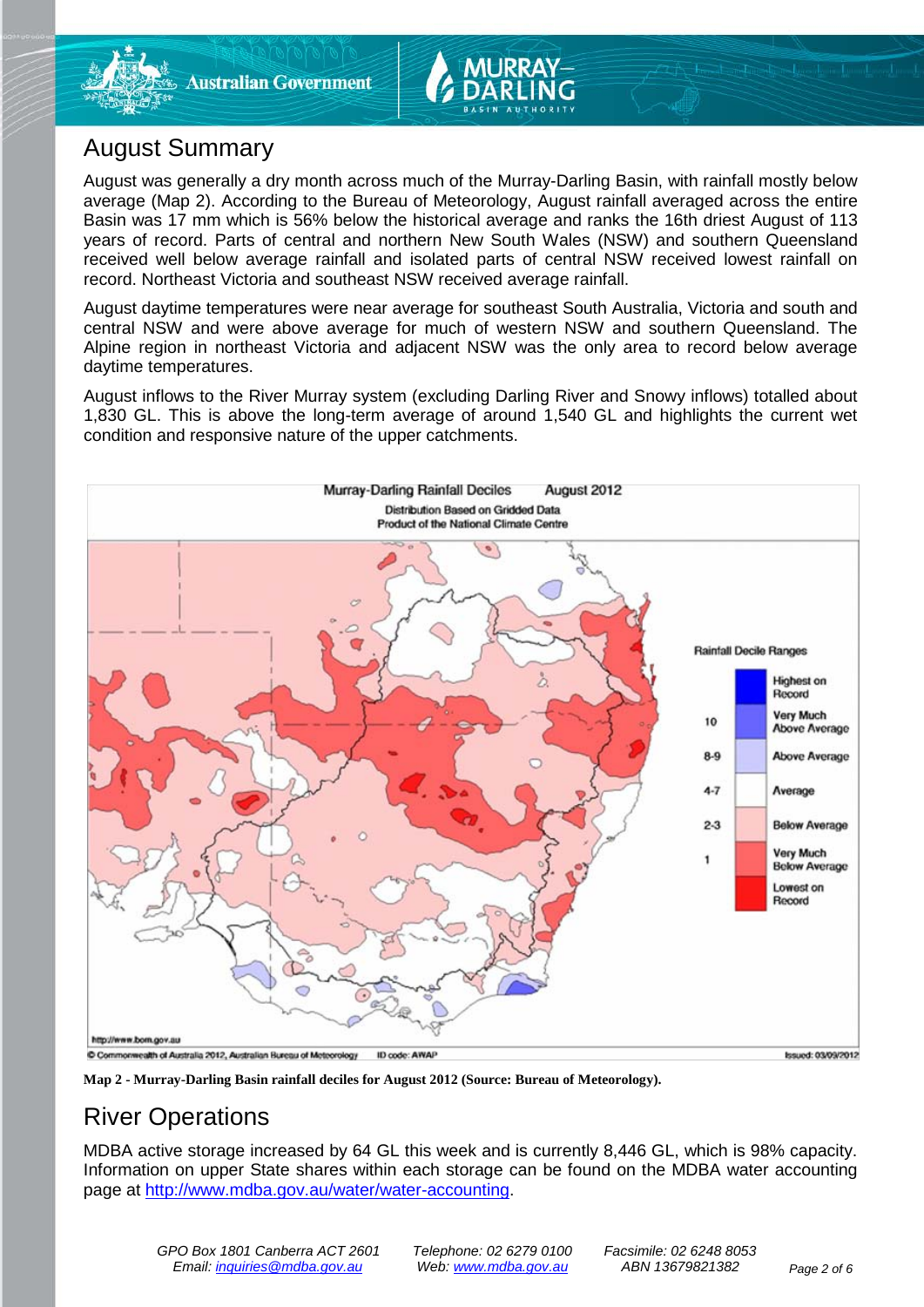

Inflows to Hume Reservoir, fell away gradually over the week. In order to keep the storage level at Hume relatively stable, releases were also gradually reduced. Storage in Hume Reservoir is currently 2,911 GL (97% capacity), 2 GL less than last week. A few more showers are forecast in the coming week, however with warmer and drier conditions being forecast during mid September, it is most likely that MDBA will gradually increase the storage volume in Hume over the coming week to maximise water availability prior to any significant increases in the demand for water. Should wetter conditions return then the storage volume in Hume Reservoir may be reduced yet again.

At Yarrawonga Weir the demand for water increased this week. Below average rainfall and warm and windy weather in the irrigation areas contributed to diversions at Mulwala Canal increasing from around 3,000 ML/day to 5,600 ML/day, while Yarrawonga Main Canal increased from 500 ML/day to 1,100 ML/day. The weir pool level is currently 124.73 m AHD. The release from Yarrawonga Weir was reduced from 41,000 ML/day to 29,000 ML/day over the week.

On the Edward River system, the flow at Toonalook, peaked late in the week at 10,400 ML/day and the flow on the Bullatale Creek peaked at 4,000 ML/day. At Stevens Weir, the gates have been removed from the water. The flow measured at Deniliquin is currently 14,900 ML/day, close to the peak. Diversions at the Wakool Main Canal have increased from 700 ML/day to 1,200 ML/day. The flow downstream of Stevens Weir is currently 10,400 ML/day. Further downstream, the flow is just starting to rise on the Edward River at Liewah and the Wakool River at Coonamit Bridge.

Inflow from the Goulburn River has held relatively steady over the last few days. The flow at McCoys Bridge is currently around 12,900 ML/day and is expected to remain around this rate for a few more days before falling away. At Torrumbarry Weir on the River Murray, the gates have been returned to the water. Diversions at the National Channel are currently 3,500 ML/day. The flow downstream of the Weir is 30,400 ML/day and falling.

At Swan Hill, the flow is 22,000 ML/day and is expected to remain above 20,000 ML/day for the next week or two. The flow in the Murrumbidgee River at Balranald is 12,400 ML/day and is expected to continue around this rate for the next couple of weeks. Further downstream on the River Murray at Euston the flow has slowly receded over the week from the peak of 48,000 ML/day to 46,500 ML/day. This flow is expected to recede to around 45,000 ML/day and remain near this rate for the next two weeks.

Total storage at Menindee Lakes fell by 22 GL over the week to 2,011 GL (116% capacity). The release from the lakes is now being reduced back to minimums over the next few weeks. The release to the Darling River, measured at Weir 32, is currently 6,300 ML/day, while the release to the Great Darling Anabranch via Cawndilla Outlet is currently 1,650 ML/day. In the lower Darling River, the flow at Burtundy is continuing to rise slowly and is currently 6,150 ML/day.

At Lake Victoria the volume increased by 55 GL during the week and is now 564 GL (83% capacity). The lake is capturing up to 9 GL water per day, to maintain the flow to South Australia at around 45,000 ML/day while environmental construction works continue downstream at Chowilla. At the Lower Lakes, the 5-day average level at Lake Alexandrina is 0.73 m AHD. This lake level is planned to be lowered in the coming week as conditions are expected to be favourable for higher releases through the barrages.

#### **For media inquiries contact the Media Officer on 02 6279 0141**

DAVID DREVERMAN Executive Director, River Management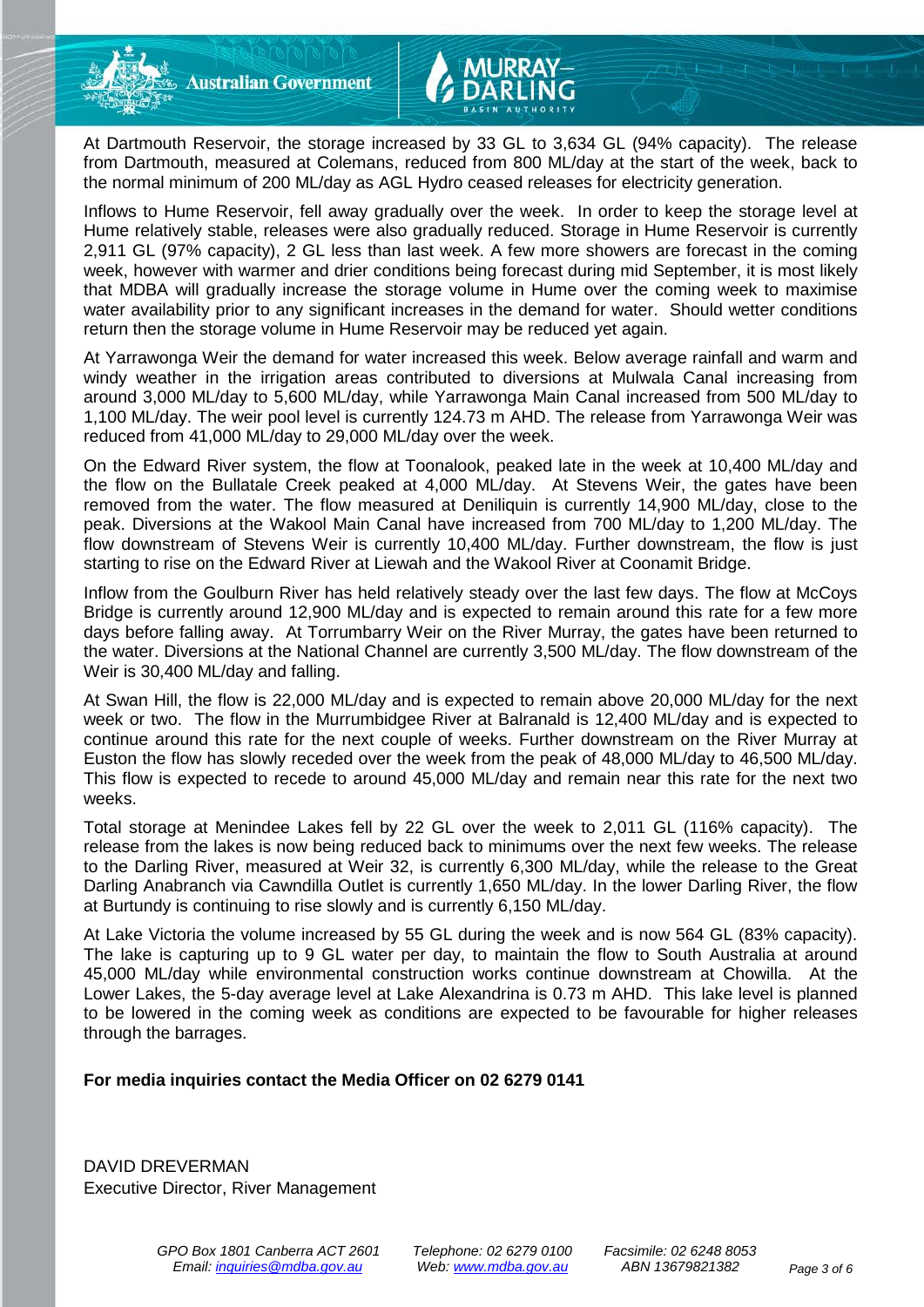



#### Water in Storage Week ending Wednesday 05 Sep 2012

| <b>MDBA Storages</b>                         | Full<br>Supply<br>Level | Full Supply<br>Volume | Current<br>Storage<br>Level | Current<br>Storage |      | Dead<br>Storage | Active<br>Storage | Change in<br>Total<br>Storage<br>for the<br>Week |
|----------------------------------------------|-------------------------|-----------------------|-----------------------------|--------------------|------|-----------------|-------------------|--------------------------------------------------|
|                                              | $(m$ AHD)               | (GL)                  | $(m$ AHD)                   | (GL)               | %    | (GL)            | (GL)              | (GL)                                             |
| Dartmouth Reservoir                          | 486.00                  | 3856                  | 482.56                      | 3634               | 94%  | 71              | 3563              | $+33$                                            |
| Hume Reservoir                               | 192.00                  | 3 0 0 5               | 191.53                      | 2911               | 97%  | 23              | 2888              | -2                                               |
| Lake Victoria                                | 27.00                   | 677                   | 26.05                       | 564                | 83%  | 100             | 464               | $+55$                                            |
| Menindee Lakes                               |                         | 1 7 3 1 *             |                             | 2 0 1 1            | 116% | (480#)          | 1531              | $-22$                                            |
| <b>Total</b>                                 |                         | 9 2 6 9               |                             | 9 1 2 0            | 98%  | $ -$            | 8446              | $+64$                                            |
| $98\%$ ^<br><b>Total Active MDBA Storage</b> |                         |                       |                             |                    |      |                 |                   |                                                  |

#### **Major State Storages**

| <b>Burrinjuck Reservoir</b> | 026     | 010     | 98% |     | 007 |       |
|-----------------------------|---------|---------|-----|-----|-----|-------|
| <b>Blowering Reservoir</b>  | 631     | 581     | 97% | 24  | 557 | $-18$ |
| Eildon Reservoir            | 3 3 3 4 | 3 2 1 5 | 96% | 100 | 115 | +23   |

\* Menindee surcharge capacity – 2050 GL \*\* All Data is rounded to nearest GL \*\*

# NSW takes control of Menindee Lakes when storage falls below 480 GL, and control reverts to MDBA when storage next reaches 640 GL A % of total active MDBA storage

**Snowy Mountains Scheme Snowy diversions for week ending 04 Sep 2012** 

| <b>Storage</b>         | <b>Active Storage</b><br>(GL) | Weekly Change<br>(GL) | Diversion (GL)       | This Week | From 1 May<br>2012 |
|------------------------|-------------------------------|-----------------------|----------------------|-----------|--------------------|
| Lake Eucumbene - Total | 2 1 8 8                       | n/a                   | Snowy-Murray         | $+10$     | 449                |
| Snowy-Murray Component | 744                           | n/a                   | Tooma-Tumut          |           | 108                |
| <b>Target Storage</b>  | 1 240                         |                       | <b>Net Diversion</b> |           | 341                |
|                        |                               |                       | Murray 1 Release     | $+20$     | 545                |

#### **Major Diversions from Murray and Lower Darling (GL) \***

| <b>New South Wales</b>    | This Week | From 1 July<br>2012 | Victoria                        | This Week | From 1<br><b>July 2012</b> |
|---------------------------|-----------|---------------------|---------------------------------|-----------|----------------------------|
| Murray Irrig. Ltd (Net)   | 34.2      | 119                 | Yarrawonga Main Channel (net)   | 3.2       |                            |
| Wakool Sys Allowance      | 0.0       |                     | Torrumbarry System + Nyah (net) | 17.4      | 62                         |
| Western Murray Irrigation | 0.3       |                     | Sunraysia Pumped Districts      | 1.5       |                            |
| Licensed Pumps            | 4.7       | 14                  | Licensed pumps - GMW (Nyah+u/s) | 0.2       |                            |
| Lower Darling             | 13.2      | 68                  | Licensed pumps - LMW            | 5         | 14                         |
| <b>TOTAL</b>              | 52.4      | 202                 | TOTAL                           | 27.3      | 83                         |

\* Figures derived from estimates and monthly data. Please note that not all data may have been available at the time of creating this report.

\*\* All data above is rounded to nearest 100 ML for weekly data and nearest GL for cumulative data\*\*

| Flow to South Australia (GL)                              | Entitlement this month | $135.0*$ |                 |  |  |
|-----------------------------------------------------------|------------------------|----------|-----------------|--|--|
| * Flow to SA will be greater than entitlement for this    | Flow this week         | 312.4    | (44 600 ML/day) |  |  |
| month due to Unregulated Flows and Additional             | Flow so far this month | 224.3    |                 |  |  |
| Dilution Flow.                                            | Flow last month        | 1.249.6  |                 |  |  |
| $\mathbf{A}$ , $\mathbf{B}$ , $\mathbf{A}$ , $\mathbf{B}$ |                        |          |                 |  |  |

#### **Salinity (EC) (microSiemens/cm at 25o C)**

|                         | Current | Average over the last week | Average since 1 August 2012 |
|-------------------------|---------|----------------------------|-----------------------------|
| Swan Hill               | 170     | 170                        | 120                         |
| Euston                  | 130     | 110                        | 110                         |
| <b>Red Cliffs</b>       | 110     | 100                        | 110                         |
| Merbein                 | 130     | 120                        | 120                         |
| Burtundy (Darling)      | 440     | 490                        | 450                         |
| Lock 9                  | 150     | 150                        | 120                         |
| Lake Victoria           | 230     | 250                        | 260                         |
| Berri                   | 210     | 200                        | 190                         |
| Waikerie                | 200     | 200                        | 210                         |
| Morgan                  | 200     | 200                        | 210                         |
| Mannum                  | 190     | 190                        | 200                         |
| Murray Bridge           | 220     | 220                        | 240                         |
| Milang (Lake Alex.)     | 490     | 500                        | 440                         |
| Poltalloch (Lake Alex.) | 280     | 300                        | 330                         |
| Meningie (Lake Alb.)    | 3 2 8 0 | 3 3 0 0                    | 3510                        |
| Goolwa Barrages         | 740     | 1 6 9 0                    | 1 690                       |

*GPO Box 1801 Canberra ACT 2601 Telephone: 02 6279 0100 Facsimile: 02 6248 8053 Email: [inquiries@mdba.gov.au](mailto:inquiries@mdba.gov.au) Web: [www.mdba.gov.au](http://www.mdba.gov.au/) ABN 13679821382 Page 4 of 6*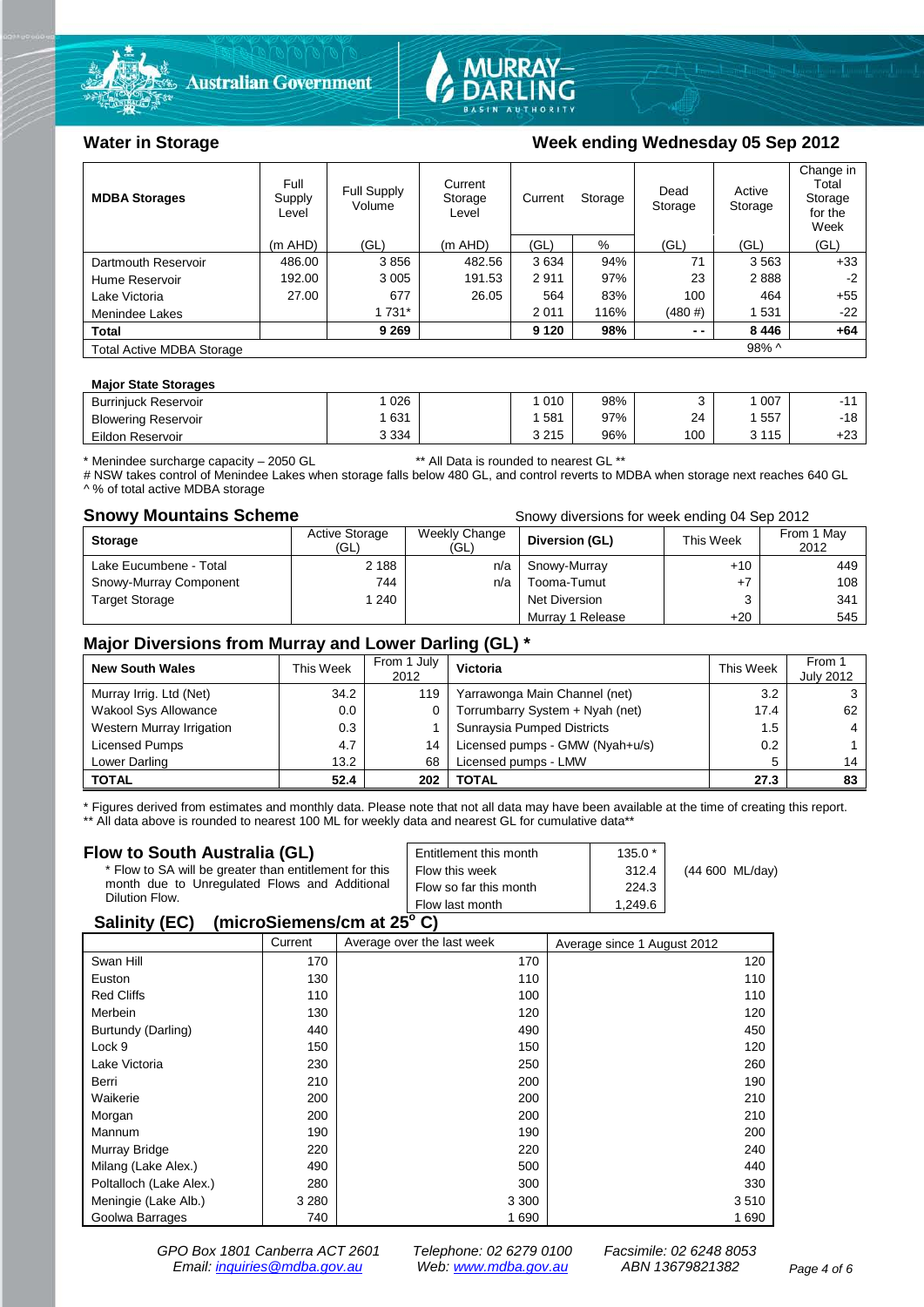

#### River Levels and Flows **Week ending Wednesday 05 Sep 2012**

|                                  | Minor Flood<br>Stage | Gauge     | Height         | Flow     | Trend | Average Flow<br>this Week | Average<br>Flow last<br>Week |
|----------------------------------|----------------------|-----------|----------------|----------|-------|---------------------------|------------------------------|
| <b>River Murray</b>              | (m)                  | local (m) | (m AHD)        | (ML/day) |       | (ML/day)                  | (ML/day)                     |
| Khancoban                        | $\blacksquare$       |           |                | 5 4 6 0  | F     | 4770                      | 4 9 7 0                      |
| Jingellic                        | 4.0                  | 2.64      | 209.16         | 13 190   | R     | 13 950                    | 19 050                       |
| Tallandoon (Mitta Mitta River)   | 4.2                  | 1.98      | 218.87         | 1 9 5 0  | F     | 2 5 5 0                   | 3 0 9 0                      |
| Heywoods                         | 5.5                  | 3.06      | 156.69         | 15810    | F     | 19 970                    | 26 910                       |
| <b>Doctors Point</b>             | 5.5                  | 3.31      | 151.78         | 18 460   | F     | 23 100                    | 30 070                       |
| Albury                           | 4.3                  | 2.35      | 149.79         |          |       |                           |                              |
| Corowa                           | 3.8                  | 4.24      | 130.26         | 23 460   | F     | 27 180                    | 30 000                       |
| Yarrawonga Weir (d/s)            | 6.4                  | 3.67      | 118.71         | 28 950   | F     | 36 350                    | 40 580                       |
| Tocumwal                         | 6.4                  | 4.86      | 108.70         | 35 930   | F     | 39 570                    | 39 510                       |
| Torrumbarry Weir (d/s)           | 7.3                  | 6.78      | 85.32          | 30 440   | F     | 32 630                    | 31 790                       |
| Swan Hill                        | 4.5                  | 3.67      | 66.59          | 22 030   | S     | 21 920                    | 21 860                       |
| <b>Wakool Junction</b>           | 8.8                  | 7.70      | 56.82          | 35 530   | F     | 36 540                    | 39 830                       |
| Euston Weir (d/s)                | 8.8                  | 5.70      | 47.54          | 46 480   | F     | 47 380                    | 47 400                       |
| Mildura Weir (d/s)               |                      |           |                | 47 620   | F     | 47 640                    |                              |
| Wentworth Weir (d/s)             | 7.3                  | 5.99      | 30.75          | 56 000   | S     | 56 000                    | 53 360                       |
| <b>Rufus Junction</b>            |                      | 6.75      | 23.68          | 45 0 20  | F     | 44 620                    | 42 470                       |
| Blanchetown (Lock 1 d/s)         | ۰                    | 2.66      |                | 38 500   | F     | 39 0 70                   | 38 190                       |
|                                  |                      |           |                |          |       |                           |                              |
| <b>Tributaries</b>               |                      |           |                |          |       |                           |                              |
| Kiewa at Bandiana                | 2.7                  | 2.32      | 155.55         | 2690     | F     | 3 0 5 0                   | 3730                         |
| Ovens at Wangaratta              | 11.9                 | 10.23     | 147.91         | 8 1 5 0  | F     | 9720                      | 11 990                       |
| Goulburn at McCoys Bridge        | 9.0                  | 6.57      | 97.99          | 12 910   | R     | 13 800                    | 17840                        |
| Edward at Stevens Weir (d/s)     |                      | 5.13      | 84.90          | 10 390   | S     | 9750                      | 6860                         |
| <b>Edward at Liewah</b>          |                      | 4.08      | 59.46          | 4580     | R     | 4 5 6 0                   | 5 2 6 0                      |
| <b>Wakool at Stoney Crossing</b> |                      | 4.51      | 58.00          | 10 360   | S     | 10830                     | 13 540                       |
| Murrumbidgee at Balranald        | 5.0                  | 5.94      | 61.90          | 12 4 20  | F     | 12 470                    | 12 070                       |
| Barwon at Mungindi               |                      | 3.17      |                | 20       | S     | 20                        | 30                           |
| Darling at Bourke                | $\sim$               | 4.68      |                | 4880     | R     | 5 4 20                    | 6750                         |
| Darling at Burtundy Rocks        | ۰                    |           | $\blacksquare$ | 6 150    | S     | 6 1 2 0                   | 5 6 20                       |
|                                  |                      |           |                |          |       |                           |                              |
| Natural Inflow to Hume           |                      |           |                |          |       | 4 9 9 0                   | 26 640                       |

(i.e. Pre Dartmouth & Snowy Mountains scheme)

**Weirs and Locks** Pool levels above or below Full Supply Level (FSL)

| <b>Murrav</b>      | FSL (m AHD) | u/s     | d/s     |                       | FSL (m AHD) | u/s     | d/s     |
|--------------------|-------------|---------|---------|-----------------------|-------------|---------|---------|
| Yarrawonga         | 124.90      | $-0.17$ | $\sim$  | No. 7 Rufus River     | 22.10       | $+1.58$ | $+4.46$ |
| No. 26 Torrumbarry | 86.05       | $-0.71$ | $\sim$  | No. 6 Murtho          | 19.25       | $-0.01$ | $+2.59$ |
| No. 15 Euston      | 47.60       | $+0.66$ | ۰.      | No. 5 Renmark         | 16.30       | $+0.00$ | $+2.26$ |
| No. 11 Mildura     | 34.40       | $-0.89$ | $+2.71$ | No. 4 Bookpurnong     | 13.20       | $+0.20$ | $+3.49$ |
| No. 10 Wentworth   | 30.80       | $+0.05$ | $+3.35$ | No. 3 Overland Corner | 9.80        | $+0.04$ | $+2.71$ |
| No. 9 Kulnine      | 27.40       | $+0.12$ | $+2.45$ | No. 2 Waikerie        | 6.10        | $+0.20$ | $+2.90$ |
| No. 8 Wangumma     | 24.60       | $+0.76$ | $+3.20$ | No. 1 Blanchetown     | 3.20        | $+0.10$ | $+1.91$ |

#### **Lower Lakes FSL = 0.75 m AHD**

Lake Alexandrina average level for the past 5 days (m AHD) 0.73

| <b>Barrages</b>       | <b>Fishways at Barrages</b> |               |          |           |               |  |
|-----------------------|-----------------------------|---------------|----------|-----------|---------------|--|
|                       | Openings                    | Level (m AHD) | No. Open | Rock Ramp | Vertical Slot |  |
| Goolwa                | 128 openings                | 0.47          | 119      |           | Open          |  |
| Mundoo                | 26 openings                 | 0.51          | 6        | -         |               |  |
| <b>Boundary Creek</b> | 6 openings                  |               |          |           | $\sim$        |  |
| Ewe Island            | 111 gates                   |               | 50       |           |               |  |
| Tauwitchere           | 322 gates                   | 0.59          | 163      | Open      | Open          |  |

AHD = Level relative to Australian Height Datum, i.e. height above sea level